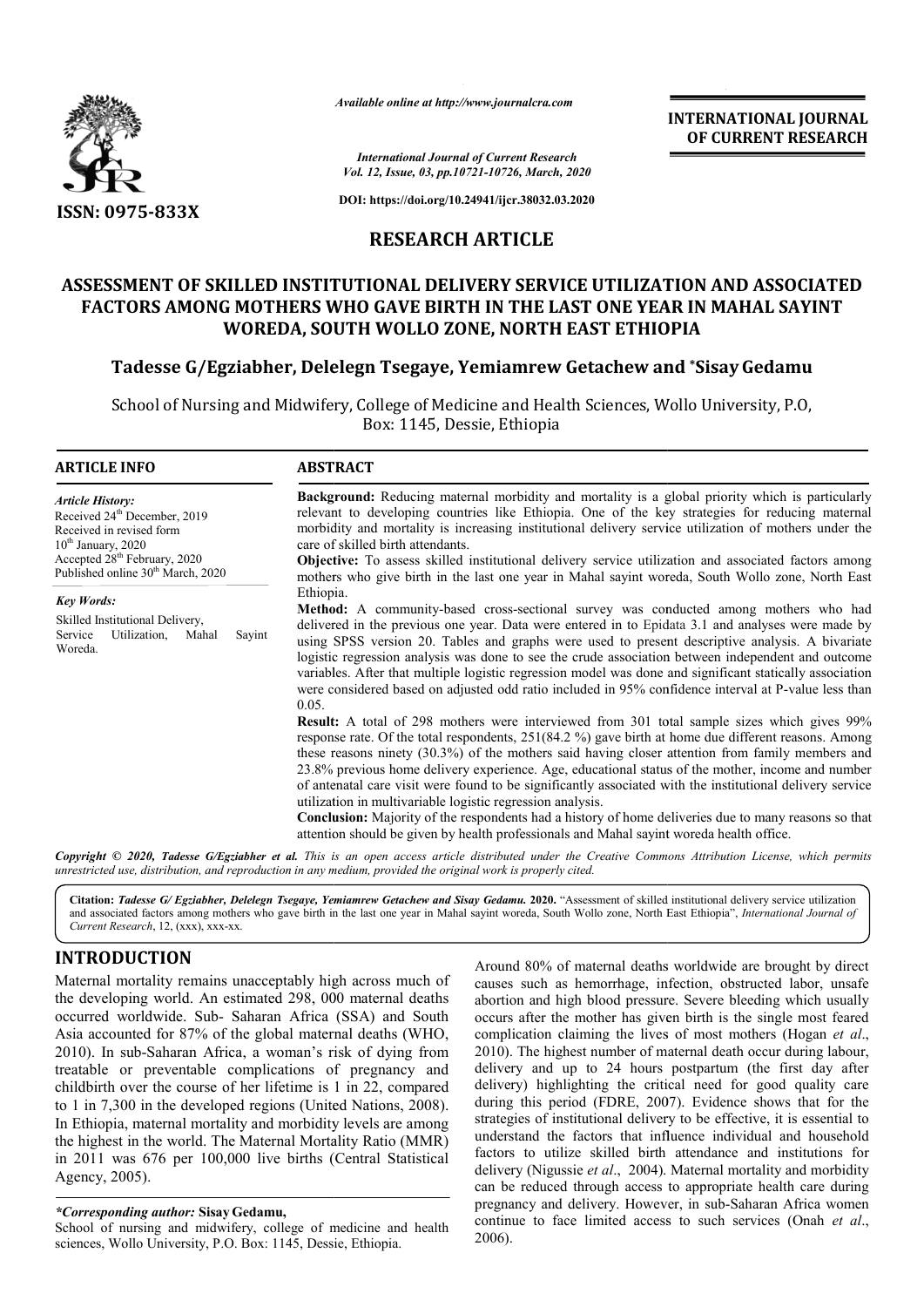In order to reduce the risk of maternal and infant morbidity and mortality, especially in places where the general socio-economic status is low, access and utilization of the obstetric services is an effective means (Mpembeni *et al*., 2007). Skilled attendance during labor, delivery and the early post-partum period could reduce an estimated 16–33% of maternal deaths (Van Eijk *et al*., 2006; Mayhew *et al*., 2008; Kamal *et al*., 2009). The risk of maternal deaths and disabilities outside the intrapartum period can be reduced through other appropriate reproductive health services such as antenatal care (ANC), postnatal care (PNC), family planning and safe abortion (Hogan *et al*., 2010).

The safe motherhood initiative also strongly emphasizes ensuring the availability and accessibility of skilled care at the time of childbirth, of which institutional delivery is one element where emergency obstetric care could be found to handle complicated cases. This is a critical intervention to avoid most maternal deaths occurring from preventable obstetric complications (FDRE, 2007). In Ethiopia North Gondar zone, only 13.5% of pregnant women deliver their last baby in health institutions. The most important barrier to access to health services that Ethiopian women mention were demographic and socio cultural factors ((Nigussie *et al*., 2004). Improving maternal and infant health continues to be a major challenge such that a woman living in Africa has higher chance of dying during pregnancy or childbirth, as compared to high-income countries (Idris *et al*., 2006). Institutional delivery service utilization of Ethiopian mothers is low. Therefore, this study aimed to assess factors affecting institutional delivery service utilization among mothers in Mahal sayint woreda, South Wollo zone, North East Ethiopia.

## **METHODS AND MATERIALS**

**Study design, area and period:** A Community based cross sectional survey was done in Mahal sayint woreda administration situated Eastern part of Amhara regional state in south Wollo zone, 600km North of Addis Ababa the capital city of Ethiopia and 680 km from Bahir-Dar capital city of the Amhara regional state and 200km from Dessie town. The study was done from January 1 to February 30 in 2018.

**Source population:** All mothers who gave birth in the last one previous year in Mahal sayint woreda.

**Study population:** All mothers who gave birth in the last one previous year in selected kebeles of Mahal sayint woreda.

**Inclusion criteria**: All mothers who gave birth in the last one previous year in Mahal sayint woreda.

**Exclusion criteria:** Those critical ill and hearing impairment mothers were excluded from the study.

**Sample size determination:** The sample size calculated by assuming proportion of skilled delivery utilization to be 50% with 5% marginal error, 95% confidence interval. Based on this assumption, the sample size for the study was 384. Since the study population is less than 10,000 we used population correction formula, we got 274. Then by adding 10% for non response rate the final sample size was 301 participants.

## **Sampling technique and procedure**

• Step 1:- Simple random sampling was employed to select study kebeles in Mahal sayint woreda.

- Step 2:- the desired numbers of study participants were computed proportionally for each study kebeles.
- Step 3:- systematic sampling technique was used to select study subjects until the desired sample size (n= 301) obtained from the entire study site.

**Data collection instrument:** A structured questionnaire was used and prepared in English, translated into Amharic and then translated back in to English to check for consistency. Main Points included in the questionnaire were socio demographic characteristics, obstetric characteristics and delivery service utilization in Mahal Sayint woreda administration.

**Data collection procedure:** Data was collected by interviewer administered questionnaire by five nurses and one supervisor. Training was given for data collectors and supervisor for two days on the objective, relevance of the study, confidentiality of information, respondent rights, informed consent, and technique of interview.

**Quality control:** Pre-test were done in Legambo woreda on 5% of the sample size and then the questionnaire was assessed for its clarity and the necessary correction was done accordingly. Appropriate instruction were given for data collectors and supervisor and also to ensure the data quality the data collectors and supervisor were appropriately trained for two days. Procedure manual for data collection method were prepared and distributed for data collectors and supervisor. Supervisor and investigators closely follow the data collection process. Good interaction between respondents and interviewer was maintained, filed questionnaires were checked daily for completeness.

**Data processing and analysis:** Data was entered in to epidata and export to SPSS Version 20 for analysis. Descriptive statistics was used to determine mean and frequency of dependent and independent variables. Binary logistic regression was done to see the crude significant relation of each independent variables and dependent variable. Then multivariate logistic regressions analysis was performed. Finally significant factors were identified based on AOR with 95% confidence level at P-value less than 0.05.

**Ethical consideration:** Ethical clearance was obtained from Wollo University, college of medicine and health sciences research review committee. Official letter was written to Mahal sayint woreda health office. Written consent was obtained from all study participants after information provided about the purpose of the study, non- invasiveness of the data collection procedure and confidentiality of the information. Respondents allowed refusing or discontinuing participation at any time they want during the interview.

## **RESULTS**

**Respondents' Socio-demographics characteristics:** Out of the total sample size  $(n=301)$ , actually 298 of them participated in the interview that gives 99% response rate. Of these 277(93%) were rural resident. Only 112(37.6%) of the mothers attended grade one to eight while 7 (2.3%) of the mothers were illiterate. Regarding the ethnicity 276(92.6) were Amhara. Among the respondents, 164 (55%) of mothers were housewives. As to the husband's occupational status, about 192 (64.4%) were farmers (See table 1).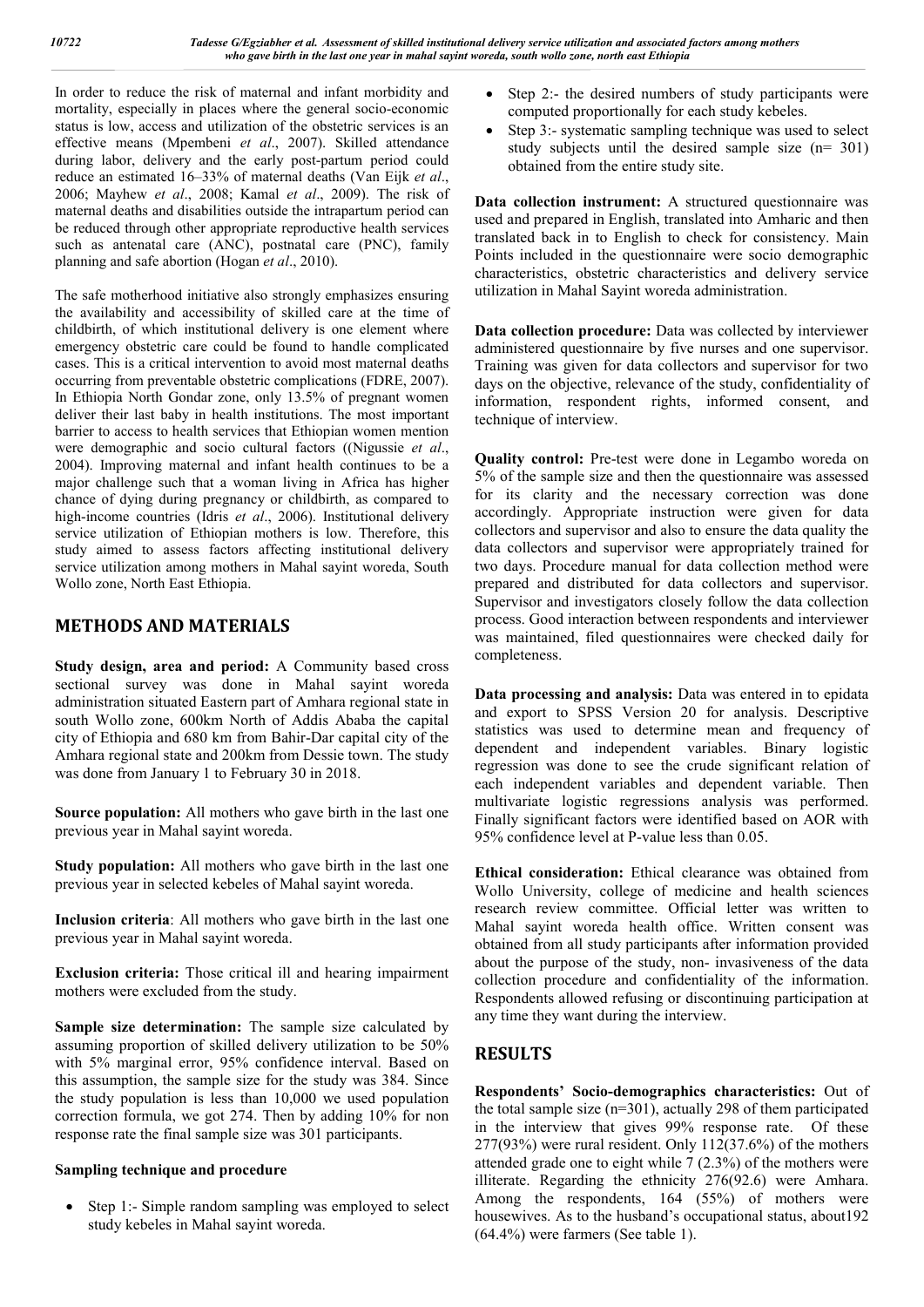| Variables                               | Response                          | Frequency $(n=298)$ | Percentage $(\% )$ |
|-----------------------------------------|-----------------------------------|---------------------|--------------------|
| Age in years                            | < 19                              | 6                   | $\overline{2}$     |
|                                         | 19-35                             | 268                 | 89.9               |
|                                         | >35                               | 50                  | 16.8               |
| Family size                             | Two                               | 47                  | 15.8               |
|                                         | $2 - 5$                           | 214                 | 71.8               |
|                                         | More than five                    | 37                  | 12.4               |
| Residence                               | Urban                             | 21                  | 7                  |
|                                         | Rural                             | 277                 | 93                 |
| Ethnicity                               | Amhara                            | 276                 | 92.6               |
|                                         | Tigrai                            | 19                  | 6.4                |
|                                         | Others*                           | 3                   | 1.0                |
| Religion                                | Muslim                            | 187                 | 62.8               |
|                                         | Orthodox                          | 105                 | 35.2               |
|                                         | Others**                          | 6                   | $\overline{2}$     |
| Occupation status of the woman          | Housewife                         | 164                 | 55                 |
|                                         | Government employ                 | 41                  | 13.8               |
|                                         | Merchant                          | 76                  | 25.5               |
|                                         | Others***                         | 17                  | 5.7                |
| Occupation status of the husband        | Farmer                            | 192                 | 64.4.              |
|                                         | Merchant                          | 76                  | 25.5               |
|                                         | Others***                         | 30                  | 10.1               |
| Educational status of the woman         | Illiterate                        | $\tau$              | 2.3                |
|                                         | $1-8th$                           | 112                 | 37.6               |
|                                         | $9-12th$                          | 143                 | 48.0               |
|                                         | $12+$ and above                   | 36                  | 12.1               |
| Usage of communication                  | Have no radio or TV               | 16                  | 5.4                |
|                                         | Have no cell phone                | 8                   | 2.7                |
|                                         | Have both radio/TV and cell phone | 274                 | 91.9               |
| Distance from hospital to home in hours | Take less than half hour          | 198                 | 66.4               |
|                                         | Take more than one hour           | 100                 | 33.6               |
| Monthly average income ETB              | Has not official income           | 42                  | 14.1               |
|                                         | $<$ 500                           | 5                   | 1.7                |
|                                         | 500-999                           | 132                 | 44.3               |
|                                         | 1000-2499                         | 116                 | 38.9               |
|                                         | $>2500$ ETB                       | 3                   | 1.0                |

#### **Table 1. Socio-demographic characteristics of the study respondents in Mahal sayint woreda, Amhara regional state, North East Ethiopian**

Note that: others<sup>\*</sup> = Oromo and Gurage<br>
Others<sup>\*\*</sup> = protestant Others<sup>\*\*\*</sup> = carpenter, laborer, home servant

#### **Table 2. Obstetric characteristics of the study respondents in Mahal sayint woreda, Amhara regional state, North East Ethiopia**

| Variables                            | Response          | Frequency( $n=298$ ) | Percentage $(\% )$ |
|--------------------------------------|-------------------|----------------------|--------------------|
| Gravidity                            | $I-V$             | 264                  | 88.6               |
|                                      | $>$ V             | 34                   | 11.4               |
| Parity                               | One               | 199                  | 66.8               |
|                                      | Two               | 25                   | 8.4                |
|                                      | Three             | 68                   | 22.8               |
|                                      | Four              | 6                    | 2                  |
| Abortion                             | Yes               | 21                   | 7                  |
|                                      | No.               | 277                  | 93                 |
| Still birth                          | Yes               | 39                   | 13.1               |
|                                      | No.               | 259                  | 86.9               |
| Gestational age of baby for the last | Preterm           | 35                   | 11.7               |
| pregnancy                            | Term              | 194                  | 65.1               |
|                                      | Post term         | 69                   | 23.2               |
| ANC visit in current pregnancy       | Yes               | 295                  | 99                 |
|                                      | No                | 3                    |                    |
| Purpose of ANC visit                 | For ANC           | 266                  | 89.3               |
|                                      | For other reasons | 32                   | 10.7               |

#### **Table 3: Multivariate logistic regression analysis of factors associated with delivery service utilization among mothers in Mahal sayint woreda, Amhara regional state, North East Ethiopian**

| Variables                       | Response         | AOR (95%CI)        |
|---------------------------------|------------------|--------------------|
| Age in years                    | $< 19$ or $> 35$ |                    |
|                                 | 19-35            | $4.3(3.4,5.7)^*$   |
| Educational status of the woman | Illiterate       |                    |
|                                 | $1 - 8^{th}$     | $2.4(1.3,4,2)*$    |
|                                 | $9-12^{th}$      | $4.6(2.4.5.9)^*$   |
|                                 | $12+$ and above  | $3.42(2.5, 4.7)^*$ |
| Income                          | 500-999          |                    |
|                                 | 1000-2499        | $3.4(1.3,5.7)^*$   |
|                                 | $>2500$ ETB      | $5.23(3.6,9.3)^*$  |
| Number of ANC visit             | First            |                    |
|                                 | Second           | $4.3(2.3,6.7)^*$   |
|                                 | Third            | $5.6(3.4,8.9)^*$   |
|                                 | Fourth           | $6.4(4.6,9.5)^*$   |

\*Statistically significant at p-value <0.05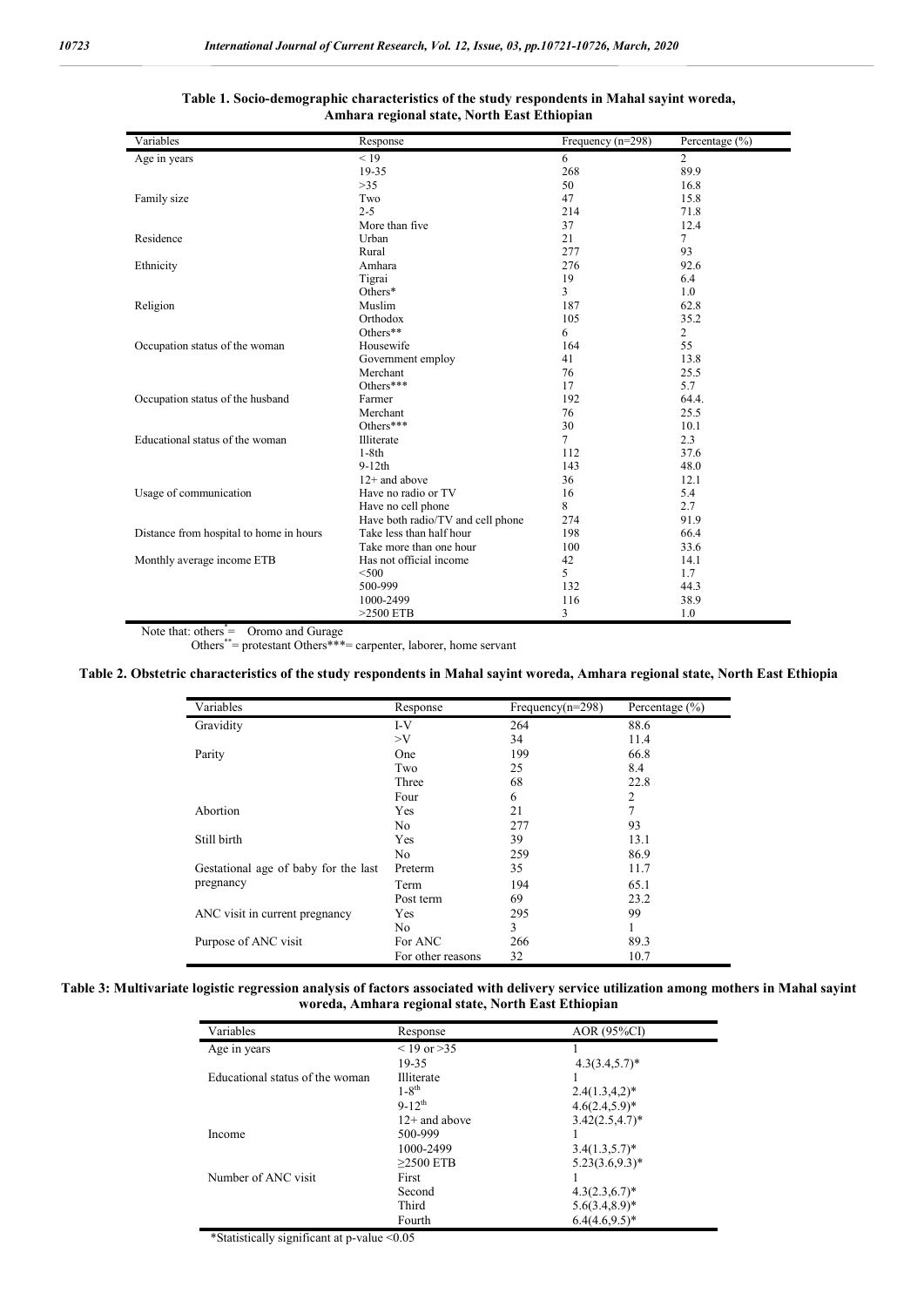

**Figure 1. Shows the frequency of age's of women on their first pregnancy in Mahal sayint woreda, Amhara regional state, North East Ethiopian**



**Figure 2. Shows the percentage of pregnant women visit health institution for ANC service utilization in Mahal sayint woreda, Amhara regional state, North East Ethiopia**



**Figure 3. Shows percentage of place of delivery utilization in Mahal sayint woreda, Amhara regional state, North East Ethiopian**



**Figure 4. Shows the percentage of study respondents for the why women delivered in their home rather than health institution in Mahal sayint woreda, Amhara regional state, North East Ethiopian**

Economically, 132 (44.3%) of the households have had monthly income of between 500-999 ETB. Two hundred seventy-four (91.9%) have had radio or TV and cell phone and eight (2.7%) had no cell phone. Concerning the time, they travelled on foot to reach the nearby health center 198(66.2%) of them said less than half hour was waking (See table 1).

**Obstetric characteristics of the respondents:** One hundred ninety-nine (66.8%) of the mothers became pregnant between the age of 20-35years. The minimum and maximum ages at first pregnancy were 15 and 45 years (See figure 1). Two hundred sixty-four (88.6%) of the mothers were gravida one to four. One hundred ninety-nine (66.8%) were para one while two hundred fifty-nine (86.9%) had no still birth. Two hundred ninety-five (99%) have had ANC visit in health centers. Two hundred sixty-six (89.3%) of them visited health facilities for ANC purposes during their pregnancy and 194(65.1%) were delivered at term (See table 2). Among the mothers who attended ANC, one hundred eleven (37.3%) of them visited health facilities three times for ANC service utilization (See figure 2).

**Institutional delivery service utilization:** Majority of the study respondents, 181(60.7%) have had decided their place of delivery by themselves. Of the total respondents, 251(84.2 %) gave birth at home (See figure 3). From the total mothers, 210(70.5%) were delivered by TBA and 150(50.3%) had preferred to delivered by midwives. Many different reasons were forwarded for the question why a woman has had home delivery. Ninety (30.3%) of the mothers said having closer attention from family members, while 29(9.59%) said were doubt on skill of health professionals (See figure 4).

**Factors associated with institutional delivery service utilization:** In multivariable logistic regression analysis age, educational status of the mother, income and number of ANC visit were found to be significantly associated with the institutional delivery service utilization. Mothers who were in the age range of nineteen to thirty five were about 4 times  $(AOR = 4.3, 95\% \text{ CI} = [3.4, 5.7])$  more likely to give birth in health facilities than mothers whose age less than nineteen or greater than 35 years. Mothers with educational level of  $12<sup>th</sup>$ plus and above were about 3 times (AOR=3.42, 95% CI= [2.5, 4.7]) more likely to give birth in health facilities than illiterate  $(AOR = 2.4, 95\% \text{ CI} = [1.3, 4, 2])$ . Mothers who have had an income ≥2500 ETB were 5 times (AOR = 5.23, 95% CI= [3.6, 9.3]) more likely to give birth in health facilities than mothers who have had income between 500-999 ETB. ANC visit during last period of pregnancy was also found to be a strong predictor of institutional delivery service utilization (See table 3).

## **DISCUSSION**

This community based cross-sectional study attempted to identify the magnitude of delivery service utilization and affecting factors among mothers who were delivered their babies with the previous one year in Mahal sayint woreda administration in Amhara regional state North East Ethiopia. This study result showed that the magnitude of home delivery service utilization was 251(84.2%).This was higher as compare to similar studies conduct in Malawi 42.0% (Palamuleni*,*  2011), 69% in Nepal (Dhakal *et al.,* 2011), 70% in Northern Nigeria (Idris *et al.*, 2006) and 81.8% in Dodota district (Fikre *et al.,* 2012). The reason might be due to socioeconomic and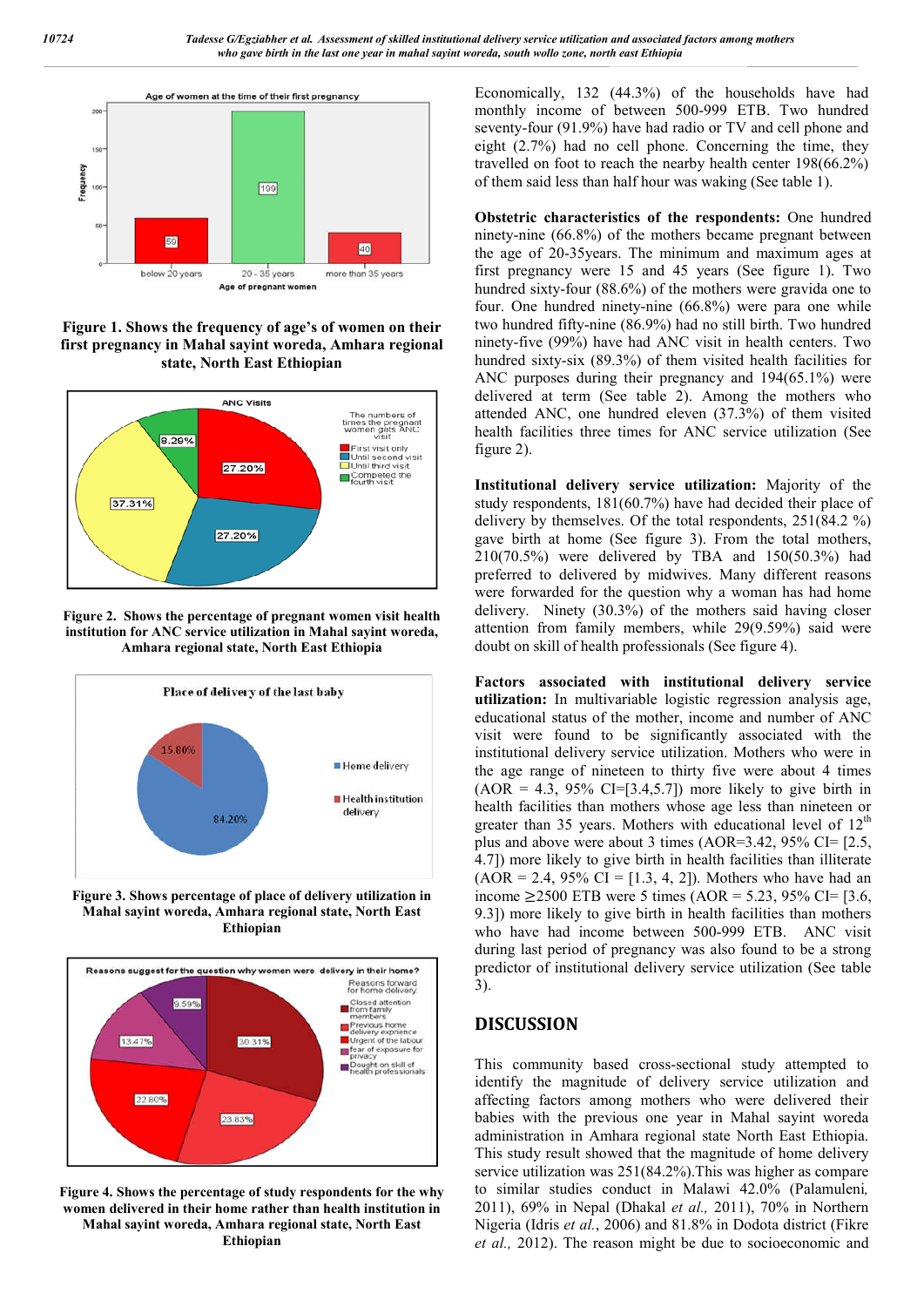topography of our study area. On the other hand our study shows better than studies results 87.6% in Eastern Burma (Mullany *et al.,* 2008). This might be due to our study were more latest and there was an improvement awareness with service delivery strategy and performance of implementation enhanced with time. In addition, the finding of our study was higher than a cross sectional studies done in Tanzania among mothers who had delivered babies within one year prior to the survey which showed that the rate of utilization of home delivery was 53.3% (Mpembeni *et al.,* 2007). This might be quality of service improvement and culture difference. In addition this large difference could be due to the negative influence of husbands and family members in rural mothers. Mothers with age range 19-35 years were about 4 times more likely to give birth in health institutions than mothers with age less than 19 or more than 35 years.

The possible explanations might be younger women are more likely to be not educated than middle age women and older women consider that giving birth at home is not risky as they have previously experienced birth in their home when we compare with the middle age. Educational status of the mother had significant association with institutional delivery service utilization. Mothers who attended education had more likely to utilize institutional delivery service than those mothers who were illiterate. This finding was similar to the study done in Ethiopia on factors influencing the use of maternal healthcare services (Mekonnen *et al.,* 2003). Similarly supporting finding of the study conducted in North Gondar and Nepal indicated that mothers with educational status of secondary school and above were more likely to delivery in health facilities than mothers with illiterate (Nigussie *et al*., 2004; Dhakal *et al*., 2011). This implies that educational status of the mother increases awareness of mother towards the importance of health facility delivery. This study also revealed that mothers who visited ANC until the fourth visit of pregnancy were about six times more likely to deliver in health facilities than mothers who had first visit ANC only. This showed that as mothers attend health care more times for ANC got more awareness about the necessity of health institution delivery services.

**Limitations of the study:** Since the study design were crosssectional method the direction of causal relationship between variables can't always be determined. The findings in this study were based on quantitative method only that lacked qualitative studies like focus group discussion and in-depth interview.

#### **Conclusion and Recommendation**

Very high (84.2 %) home delivery service utilization was observed in the study area. Closer attention and care from family members and relatives, delivering at home was usual experience, fear of exposure for privacy, doughty on skill of health professional services at health facilities and labour was unexpected were the main reasons given by mothers not attending health care delivery. Therefore health improvement strategies to increasing mothers' knowledge and awareness about the services, the benefits of these services and complications related to pregnancy and delivery should be designed and implemented by health professionals and Mahal sayint woreda health office.

**Conflicts of Interest:** The authors declare that they have no competing interests.

**Funding:** The study was funded by Wollo University. The University was critically reviewed, approved the concept of the study and permitted the study to be conducted.

**Abbreviations –** ANC: antenatal care; AOR: Adjusted odds ratio; CI: confidence interval; COR: crude odd ratio; MMR: Maternal Mortality Ratio; PNC: postnatal care; SSA: Sub-Saharan Africa; SD: Standard deviation; SPSS: Statistical program for social sciences; TBA: Traditional birth attendant

#### **Acknowledgement**

Authors would like to thank Wollo University for approval of ethical clearance and financial support to conduct the study. Also we would like to express our sincere gratitude to Mahal sayint woreda health office for unreserved technical supports.

### **REFERENCES**

- Central Statistical Agency. 2006. Ethiopia Demographic and Health Survey, 2005: Central Statistical Authority.
- Dhakal S., Van Teijlingen E., Raja EA., Dhakal KB. 2011. Skilled care at birth among rural women in Nepal: practice and challenges. Journal of health, population, and nutrition., 29(4):371.
- FDRE, Census Commission. Summary and statistical report of the 2007 population and housing census: population size by age and sex: Federal Democratic Republic of Ethiopia, Population Census Commission; 2008.
- Fikre AA., Demissie M., 2012. Prevalence of institutional delivery and associated factors in Dodota Woreda (district), Oromia regional state, Ethiopia. *Reproductive health.,* 9(1):33.
- Hogan MC., Foreman KJ., Naghavi M., Ahn SY., Wang M., Makela SM. *et al*., 2010. Maternal mortality for 181 countries, 1980–2008: a systematic analysis of progress towards Millennium Development Goal 5. The lancet. ;375(9726):1609-23.
- Idris S., Gwarzo U., Shehu A. 2006. Determinants of place of delivery among women in a semi-urban settlement in Zaria, northern Nigeria. *Annals of African medicine*., 5(2):68-72.
- Kamal SM. 2009. Factors affecting utilization of skilled maternity care services among married adolescents in Bangladesh. *Asian Population Studies*. 5(2):153-70.
- Mayhew M., Hansen PM., Peters DH., Edward A., Singh LP., Dwivedi V. *et al*., 2008. Determinants of skilled birth attendant utilization in Afghanistan: a cross-sectional study. *American journal of public health*., 98(10):1849- 56.
- Mekonnen Y., Mekonnen A. 2003. Factors influencing the use of maternal healthcare services in Ethiopia. *Journal of health, population and nutrition.,* 374-82.
- Mpembeni RN., Killewo JZ., Leshabari MT., Massawe SN., Jahn A., Mushi D. *et al*., 2007. Use pattern of maternal health services and determinants of skilled care during delivery in Southern Tanzania: implications for achievement of MDG-5 targets. *BMC pregnancy and childbirth.,* 7(1):29.
- Mullany LC., Lee CI., Yone L., Paw P., Oo EKS., Maung C. *et al*., 2008. Access to essential maternal health interventions and human rights violations among vulnerable communities in eastern Burma. PLoS Medicine., 5(12).